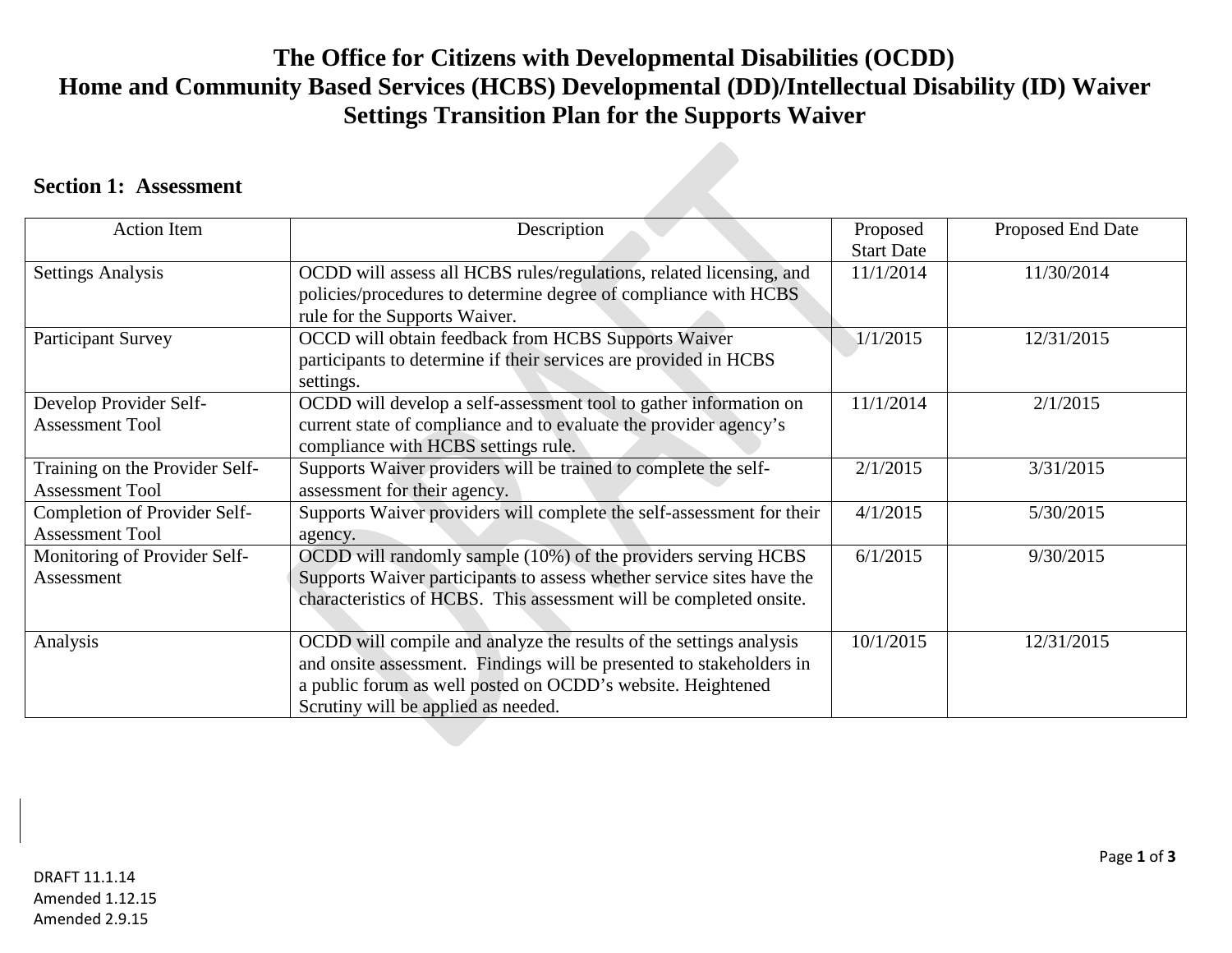## **Section 2: Remediation**

| <b>Action Item</b>                  | Description                                                            | Proposed          | Proposed End Date |
|-------------------------------------|------------------------------------------------------------------------|-------------------|-------------------|
|                                     |                                                                        | <b>Start Date</b> |                   |
| <b>Information Sharing</b>          | OCDD will draft and finalize informational letters describing          | 11/17/2014        | 12/31/2015        |
|                                     | proposed transition, appropriate HCBS settings, deadlines for          |                   |                   |
|                                     | compliance, and technical assistance availability and share on the     |                   |                   |
|                                     | website.                                                               |                   |                   |
|                                     | OCDD will offer a public stakeholder meeting and invite                |                   |                   |
|                                     | participants and their families, advocacy groups, service providers,   |                   |                   |
|                                     | support coordination, Local Governing Entities and all                 |                   |                   |
|                                     | stakeholders to hear about the Transition Plan and the CMS             |                   |                   |
|                                     | Settings Rule.                                                         |                   |                   |
| <b>Provider Assessment Findings</b> | HCBS providers for the Supports Waiver will submit a corrective        | 10/1/2015         | 12/31/2015        |
|                                     | action plan for any setting that requires remediation. The             |                   |                   |
|                                     | corrective action plan will provide detail about the steps to be taken |                   |                   |
|                                     | to remediate issues and the expected timelines for compliance.         |                   |                   |
| <b>Service Definition Manual</b>    | As part of the larger Systems transformation and movement to a         | 1/1/2015          | 12/31/2015        |
|                                     | Managed Care structure, Louisiana has been evaluating and will         |                   |                   |
|                                     | continue to evaluate service options/definitions. The state has        |                   |                   |
|                                     | announced intent to complete an 1115 demonstration waiver              |                   |                   |
|                                     | application to submit to CMS in Spring 2015. The demonstration         |                   |                   |
|                                     | concept has the existing 1915(c) Supports Waiver phasing out and       |                   |                   |
|                                     | being replaced by the 1115 waiver. Louisiana plans to implement        |                   |                   |
|                                     | the 1115 waiver via phase in beginning January 1, 2016. The            |                   |                   |
|                                     | Supports Waiver, along with the other three waivers managed by         |                   |                   |
|                                     | OCDD will be phased in over the course of the first year in the new    |                   |                   |
|                                     | waiver.                                                                |                   |                   |
| Louisiana Administrative Code       | As part of the development and implementation of the 1115              | 1/1/2016          | 12/31/2016        |
|                                     | demonstration waiver and to ensure compliance with the new             |                   |                   |
|                                     | setting rule, OCDD will revise rules as necessary to reflect federal   |                   |                   |
|                                     | regulations on HCBS settings.                                          |                   |                   |
| Enrollment                          | To ensure ongoing compliance, OCDD will request that the MCO           | 1/1/2016          | 12/31/2016        |
|                                     | continue the provider self-assessment and appropriate participant      |                   |                   |
|                                     | survey. The MCO will be required to collect and report                 |                   |                   |
|                                     | information to support monitoring of compliance and will support       |                   |                   |